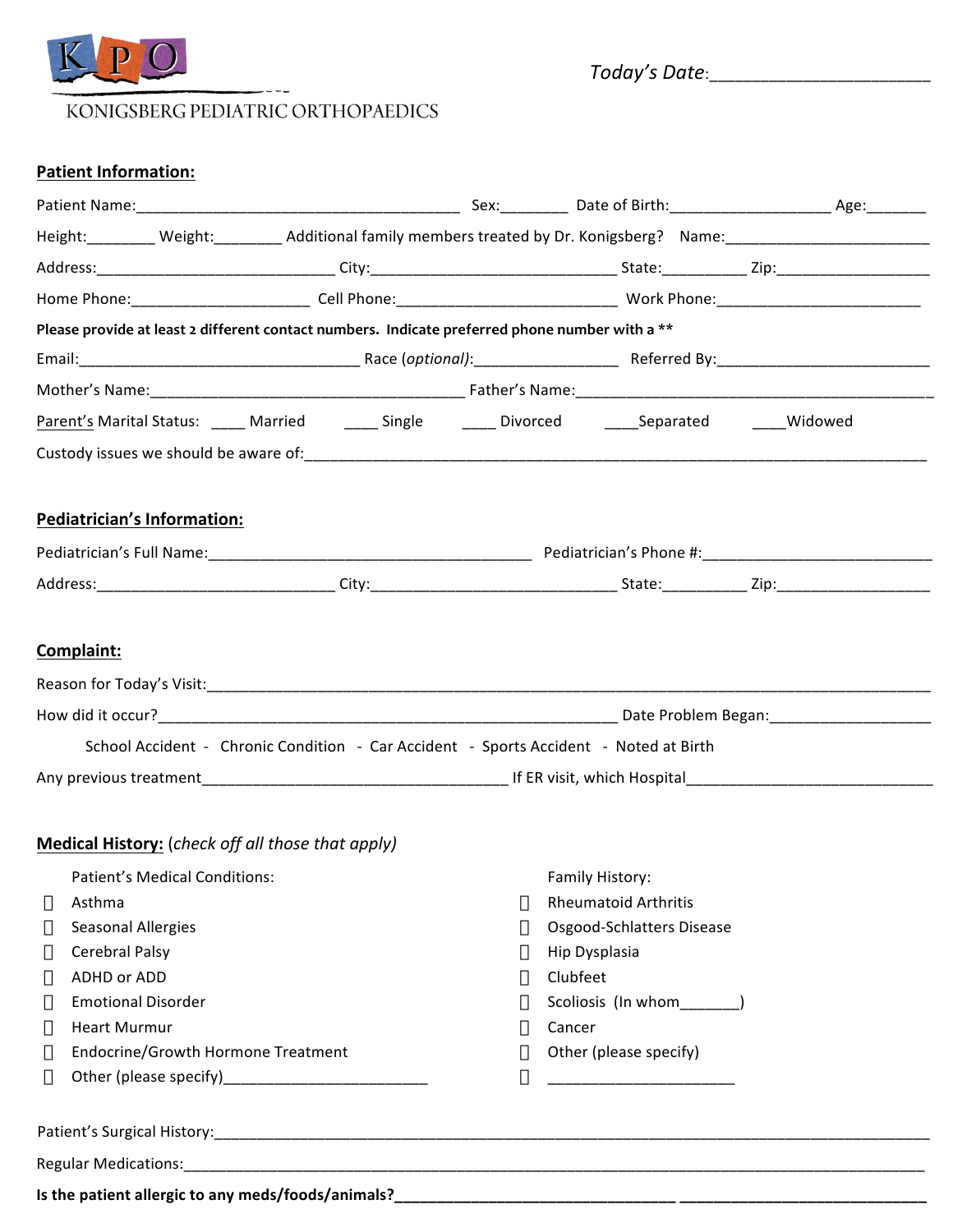## **Primary Insurance Information:**

|                                         | Relationship to Patient:___________________________Guarantor's Birth Date:_________________________ |  |  |
|-----------------------------------------|-----------------------------------------------------------------------------------------------------|--|--|
|                                         |                                                                                                     |  |  |
| (if different from patient's)           |                                                                                                     |  |  |
|                                         |                                                                                                     |  |  |
|                                         |                                                                                                     |  |  |
| <b>Secondary Insurance Information:</b> |                                                                                                     |  |  |
|                                         |                                                                                                     |  |  |
|                                         | Relationship to Patient:_____________________________Guarantor's Birth Date:_______________________ |  |  |
|                                         |                                                                                                     |  |  |
| (if different from patient's)           |                                                                                                     |  |  |
|                                         |                                                                                                     |  |  |

# **Assignment and Release**

I authorize the above noted doctor and/or provider or supplier of services in this office to release any information required to secure the payment of benefits. I authorize the use of this signature on all insurance submissions. I hereby authorize payment directly to Dr. Konigsberg all insurance benefits otherwise payable to me for services rendered. I understand that I am financially responsible for all charges whether or not paid by insurance, for all services rendered on my behalf of my dependents. In the case that my account becomes delinquent, I understand that it will be forwarded to a Debt Collection Agency and that a fee of \$50 will be added to my outstanding balance.

**Signature!of!Responsible!Party\_\_\_\_\_\_\_\_\_\_\_\_\_\_\_\_\_\_\_\_\_\_\_\_\_\_\_\_\_\_\_\_\_\_\_\_\_\_\_\_\_\_\_\_\_!**

**Name!of!person!completing!form!(please!print)\_\_\_\_\_\_\_\_\_\_\_\_\_\_\_\_\_\_\_\_\_\_\_\_\_\_\_\_\_\_\_\_!**

**Relationship!to!patient\_\_\_\_\_\_\_\_\_\_\_\_\_\_\_\_\_\_\_\_!**

**Date\_\_\_\_\_\_\_\_\_\_\_\_\_\_\_\_\_\_\_\_\_\_!**